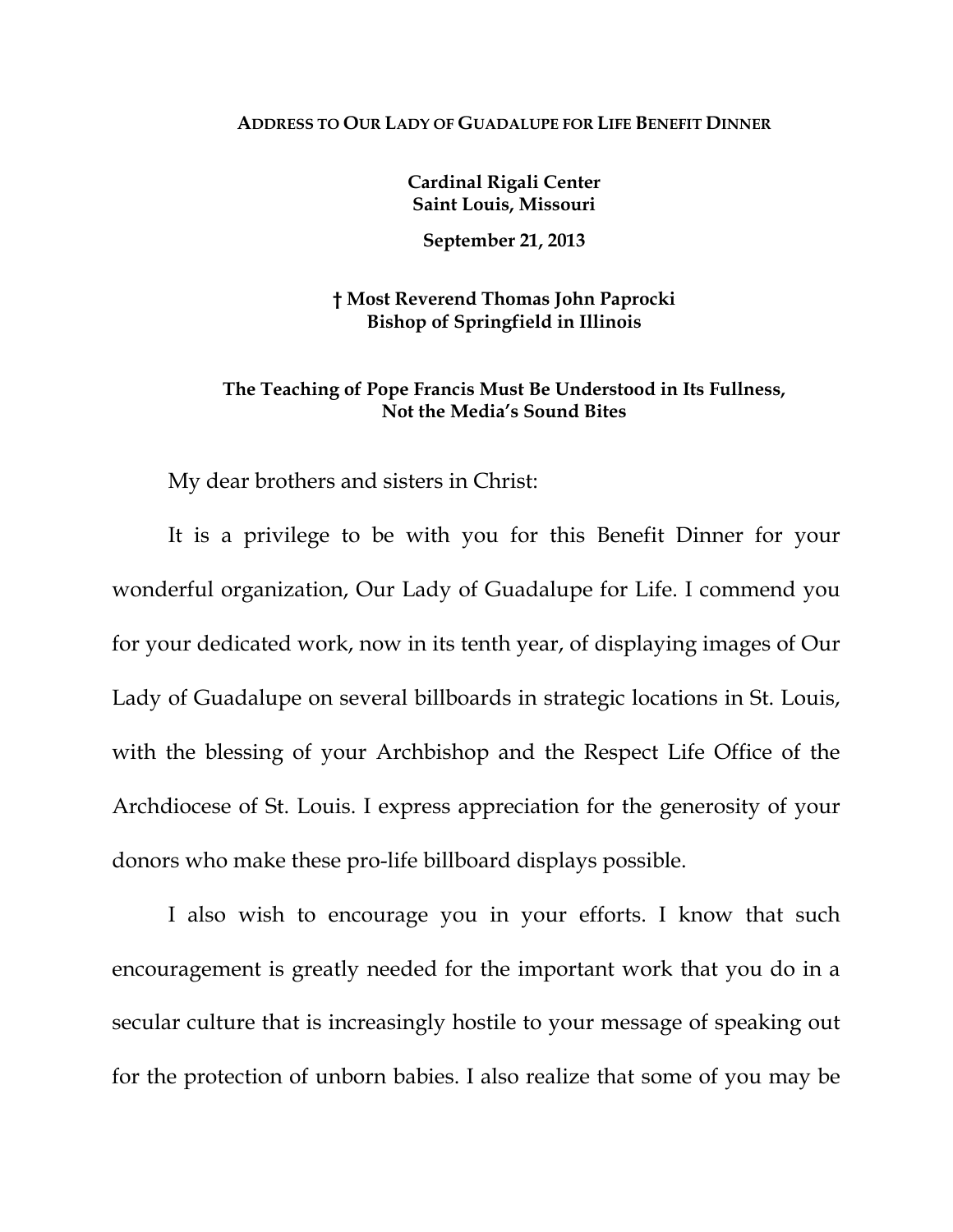discouraged by media reports in the past few days about some recent comments by Pope Francis that make it appear that the Holy Father's resolve in the struggle against abortion is weakening and, as a result, that the teaching of the Catholic Church will soon be relaxed. I do not blame the Pope for your discouragement; I blame the news reports that only report selected passages of the Pope's remarks that fit their editorial narrative and their political agenda.

The teaching of Pope Francis must be understood in its fullness, not just the media's sound bites. My purpose today will be to encourage you by focusing on some very important words of Pope Francis that the media have not generally reported, but which should indeed give you encouragement. The Pope speaks frequently in public and often at great length, such as his recent 12,000 word interview, so obviously I cannot repeat all of his words here. Therefore, I strongly encourage you to read his recent interview in full, which was published in several Jesuit publications.1

From the media reports, you are probably aware that Pope Francis said, in that interview, that "We cannot insist only on issues related to abortion, gay marriage and the use of contraceptive methods. This is not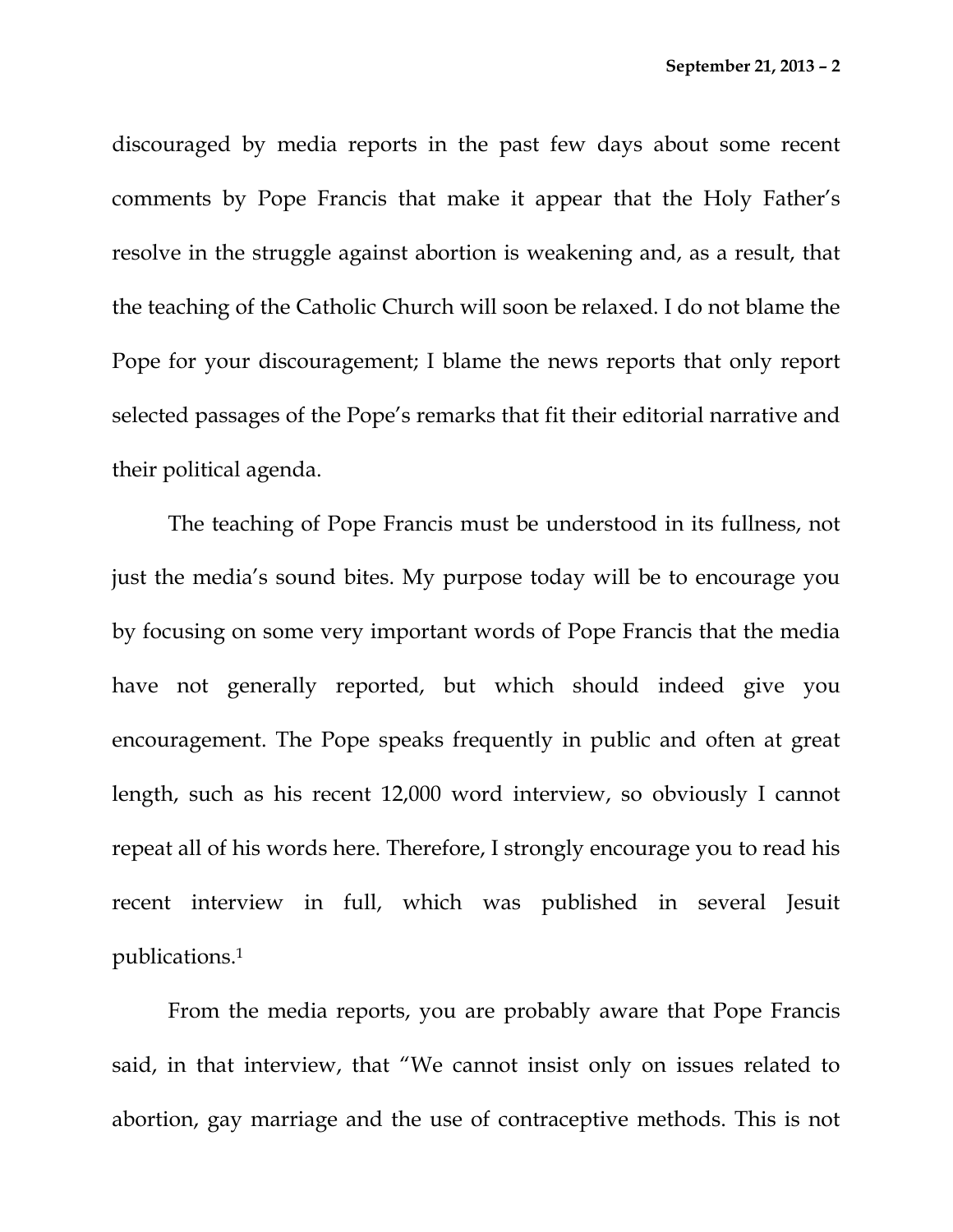possible. I have not spoken much about these things, and I was reprimanded for that." But immediately after that, he added, "But when we speak about these issues, we have to talk about them in a context. The teaching of the church, for that matter, is clear and I am a son of the church, but it is not necessary to talk about these issues all the time."2

Indeed, we must also talk about the doctrine of our faith, which is why we have Catholic schools, religious education, colleges and universities. We must also talk about caring for the sick and the elderly, which is why we have Catholic hospitals, health care institutions, nursing homes and retirement centers. We must also talk about the poor, which is why we have Catholic Charities, St. Vincent de Paul Societies and other social service agencies. We must also talk about helping people around the world in times of crisis and emergencies, which is why we have Catholic Relief Services. We must also talk about caring for the needs of immigrants, which is why we have Catholic Refugee and Migration Services. The list goes on and on.

You may not be aware, because of the lack of media reports, that just yesterday, one day after his lengthy interview was made public, Pope Francis soundly condemned abortion in an address that he delivered to a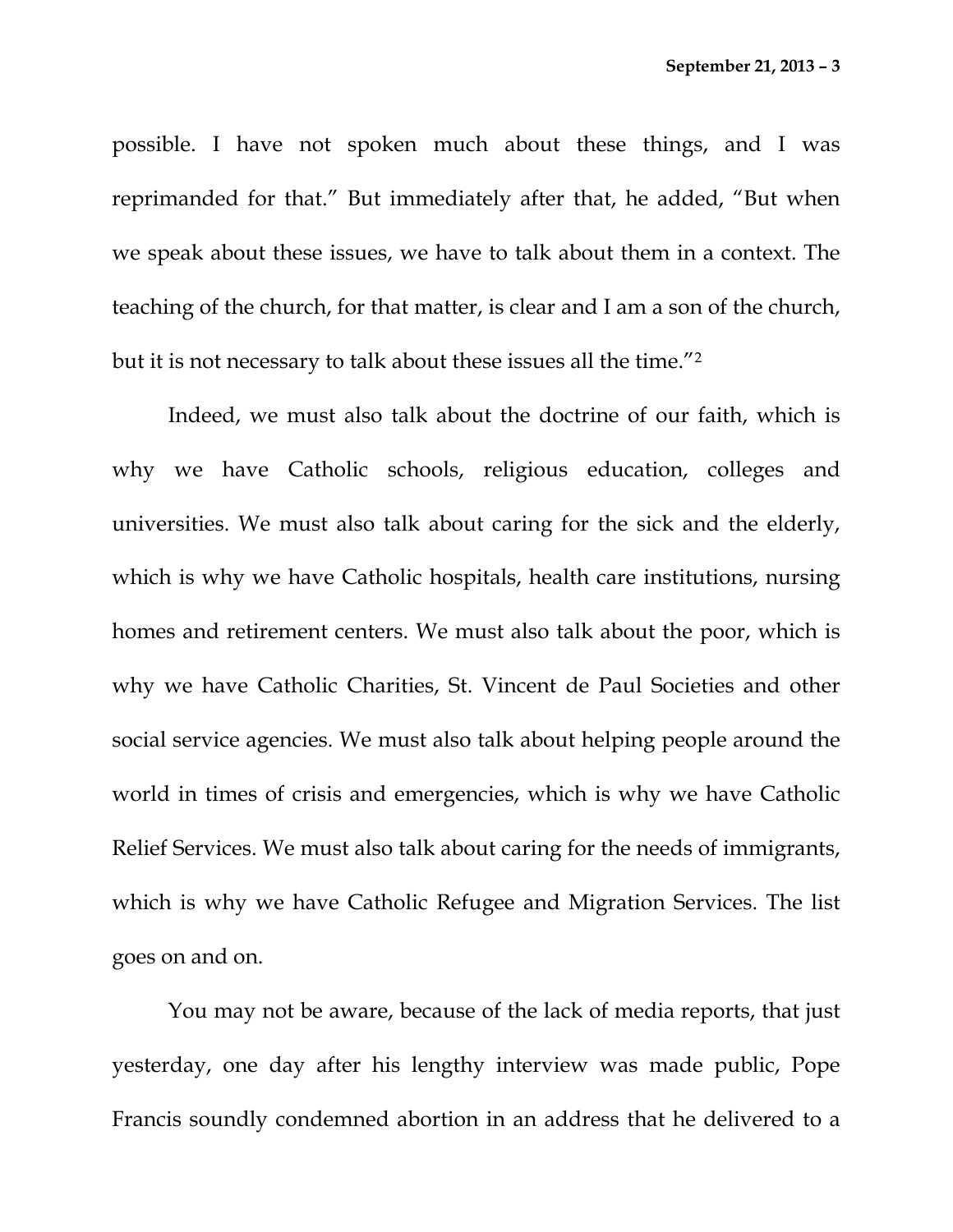group of Catholic doctors. The Holy Father said, "Every unborn child, though unjustly condemned to be aborted, has the face of the Lord, who even before his birth, and then as soon as he was born, experienced the rejection of the world."

Pope Francis condemned the "throwaway culture" abortion promotes, saying, "Our response to this mentality is a 'yes' to life, decisive and without hesitation. 'The first right of the human person is his life. He has other goods and some are precious, but this one is fundamental –- the condition for all the others.'"

The Holy Father described a contradiction whereby scientists pursue cures for diseases but snuff out human life in abortion. He said, "On the one hand we see progress in the field of medicine, thanks to the work of scientists who passionately and unreservedly dedicate themselves to the search for new cures. On the other hand, however, we also encounter the risk that doctors lose sight of their identity in the service of life."3

To some, the juxtaposition of these quotes may seem contradictory,4 but they are perfectly consistent with Catholic Church teaching, which not only stresses the truth about sin, but also the mercy of God's love. Pope Francis is reminding people of the latter, that we cannot simply talk about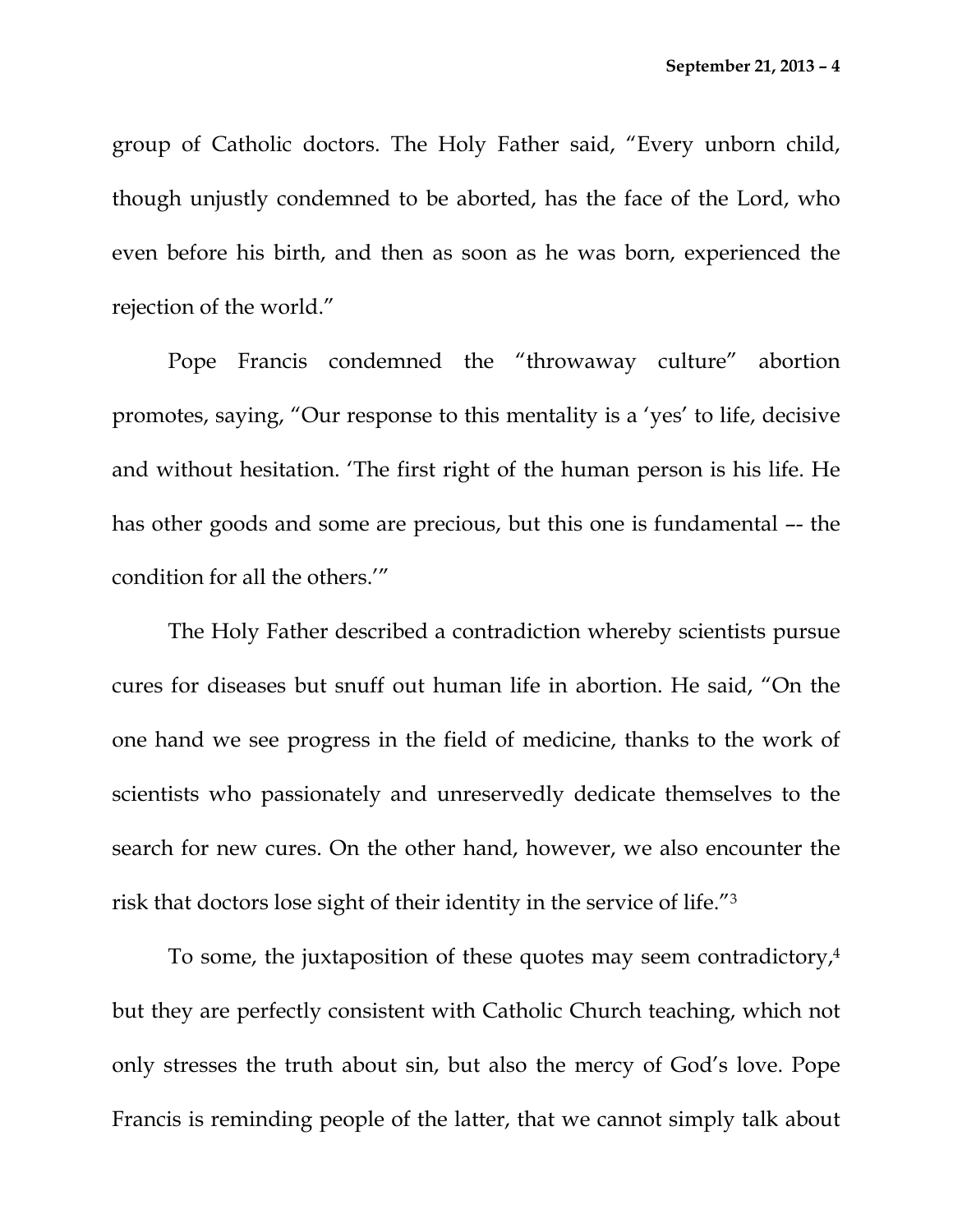sin without also taking about the redemption that Christ offers us through His death on the cross.

Contrary to the media's wishes, the Pope did not change the Church's teaching about the sinfulness of abortion, contraception and homosexual acts, but he was emphasizing that such sins can be forgiven. Thus, it is true to say, even after the Pope's remarks, that, abortion is a sin, contraception is a sin, homosexual acts are sinful, but the Pope is also saying that these statements do not end the conversation. We must also speak of God's mercy to those who feel burdened by the guilt of these sins.

The Pope expressed this essential message in these words: "The most important thing is the first proclamation: Jesus Christ has saved you. And the ministers of the church must be ministers of mercy above all. The confessor, for example, is always in danger of being either too much of a rigorist or too lax. Neither is merciful, because neither of them really takes responsibility for the person. The rigorist washes his hands so that he leaves it to the commandment. The loose minister washes his hands by simply saying, 'This is not a sin' or something like that. In pastoral ministry we must accompany people, and we must heal their wounds."5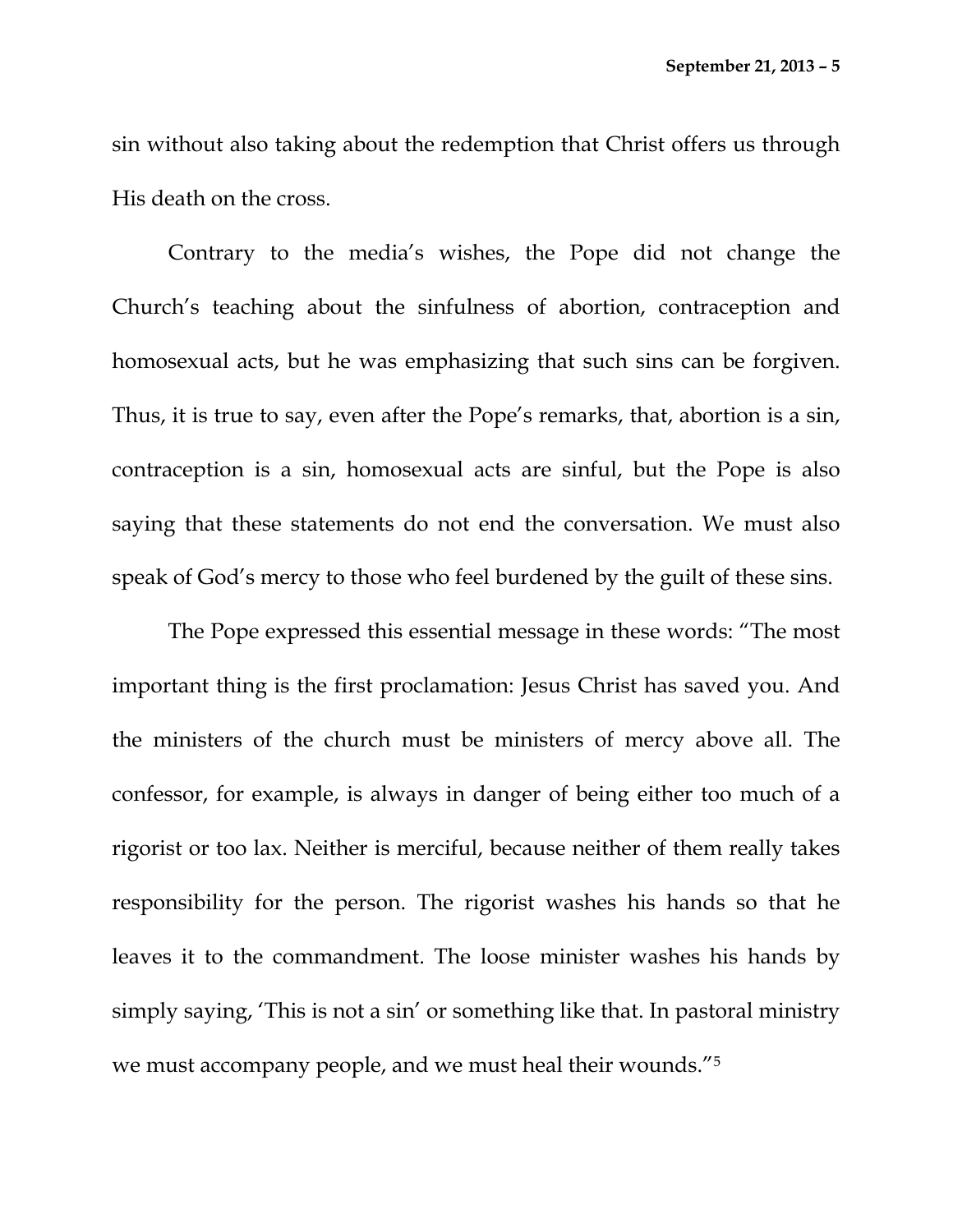This is a key point which the secularists are missing: they think that stressing God's mercy means that sins are no longer sins. On the contrary, God's mercy is a great gift of grace precisely because sins *are* sins and they call for repentance and forgiveness.

Note from the interview, when he was asked to describe himself, Pope Francis said simply, "I am a sinner." After a brief pause, he amplifies this self-identity in the understanding of a Christian who has been saved by Christ, saying, "I am a sinner whom the Lord has looked upon." Then he gives a beautiful example referring to St. Matthew (whose feast day we celebrate today), saying that in Rome he often visited the Church of St. Louis of France, and he went there to contemplate the painting of "The Calling of St. Matthew," by Caravaggio. Referring to this painting, the Pope said, "That finger of Jesus, pointing at Matthew. That's me. I feel like him. Like Matthew. It is the gesture of Matthew that strikes me: he holds on to his money as if to say, 'No, not me! No, this money is mine.' Here, this is me, a sinner on whom the Lord has turned his gaze. And this is what I said when they asked me if I would accept my election as pontiff. I am a sinner, but I trust in the infinite mercy and patience of our Lord Jesus Christ, and I accept in a spirit of penance."6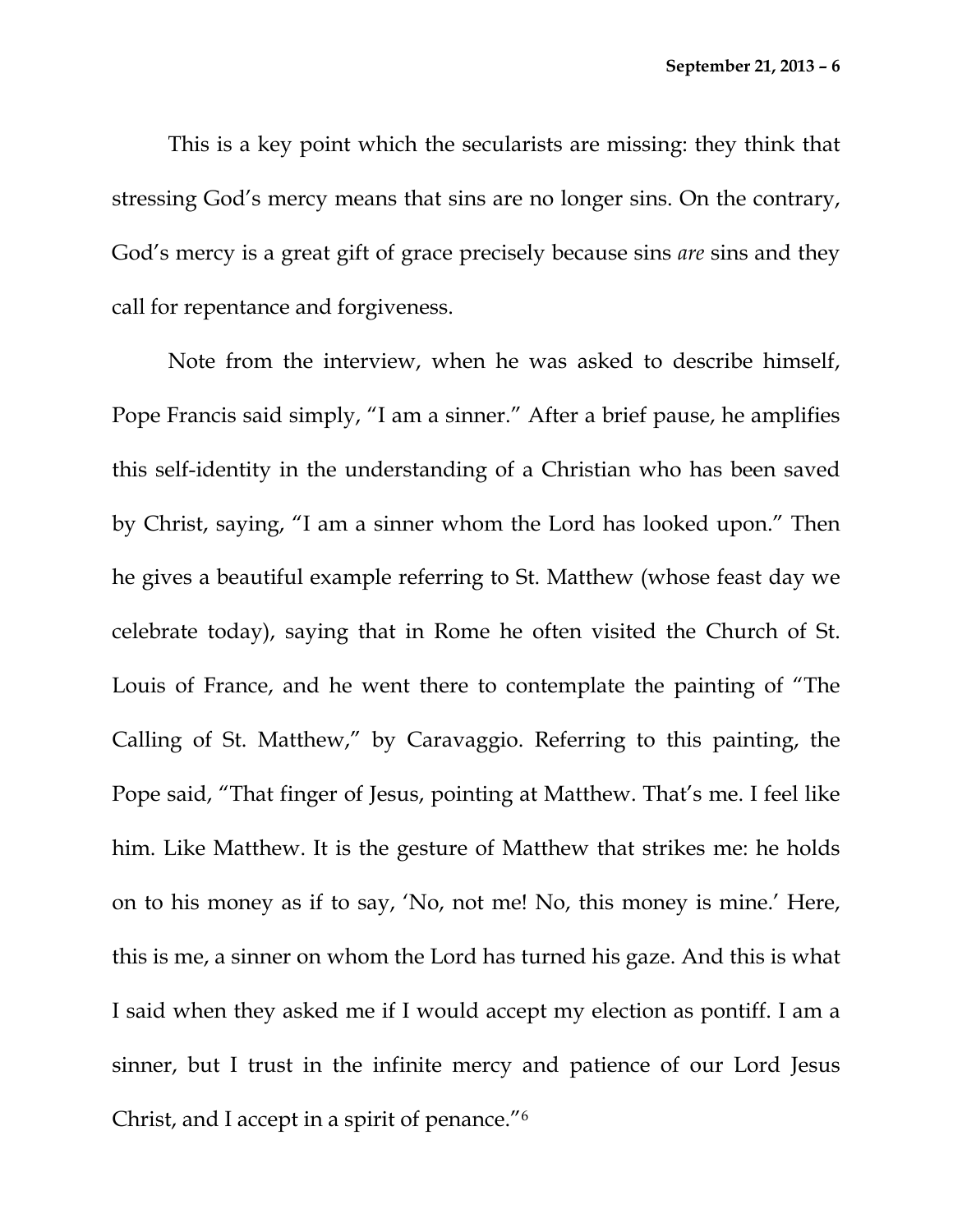So, far from saying that we shouldn't treat sins as sins, we are saying that our recognition and condemnation of sin does not stop there, but rejoices in the mercy of Christ the Redeemer.

That is why our condemnation of the sin of abortion does not stop there, but includes Project Rachel, which is the Church's loving outreach of reconciliation and healing for those who are struggling with the guilt, grief and pain that follows an abortion.7

That is why our condemnation of the sin of contraception does not stop there, but includes pastoral care and education for parents who wish to learn about natural family planning in accord with the teachings of the Church.8

That is why our condemnation of the sin of homosexual activity does not stop there, but includes offering group support and spiritual direction through programs such as the Courage Apostolate for those struggling with same-sex attraction who seek help living in accord with the virtue of chastity.9

That is why we do not passively resign ourselves to any kind of sin and give in to the devil's temptations without the struggle of a spiritual battle, but when we do sin, we can take comfort in the mercy and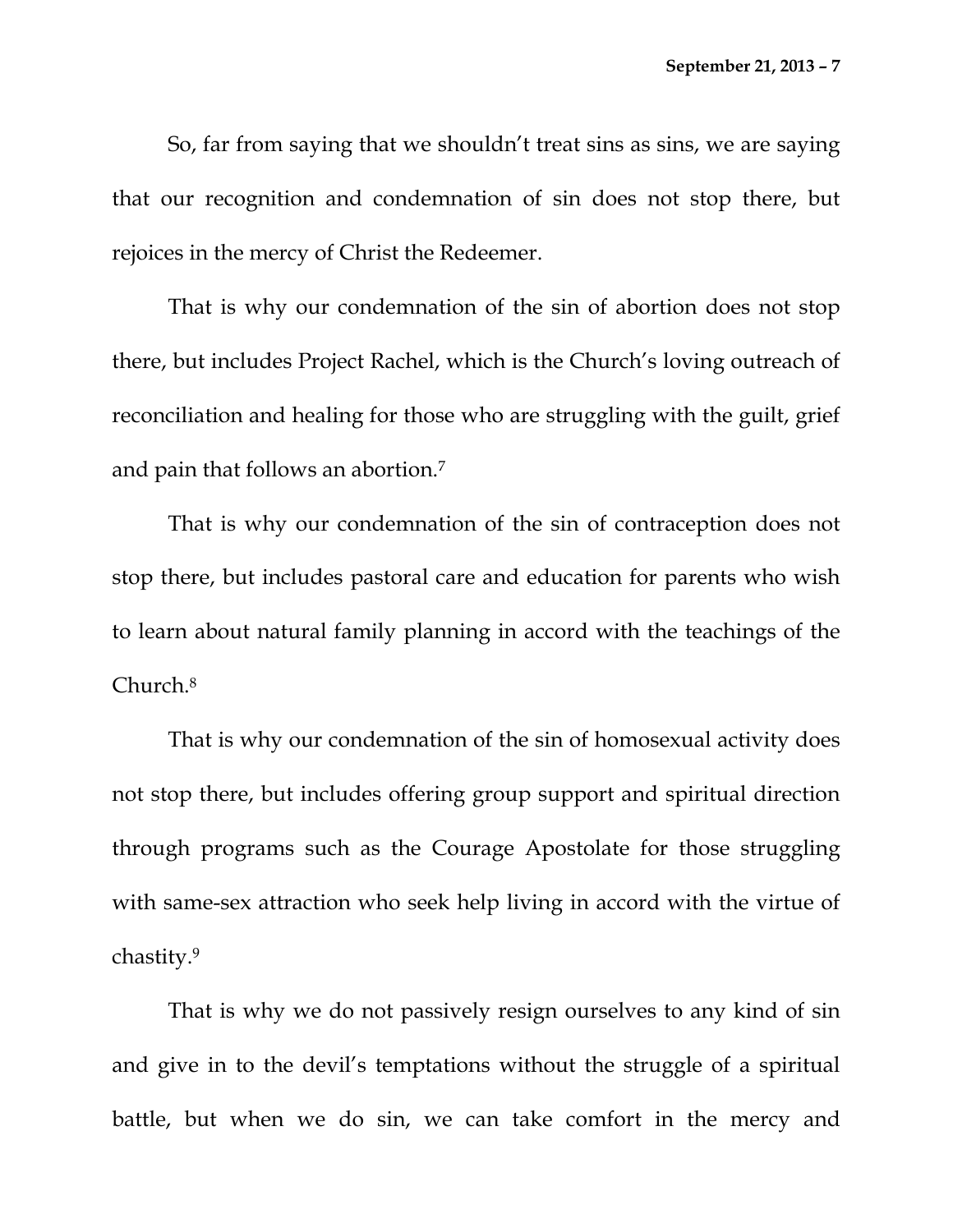forgiveness of the Sacrament of Penance. In the words of Pope Francis, "This is also the great benefit of confession as a sacrament: evaluating case by case and discerning what is the best thing to do for a person who seeks God and grace. The confessional is not a torture chamber, but the place in which the Lord's mercy motivates us to do better."10

In conclusion, let us turn to Our Lady of Guadalupe for her intercession. Unlike many images of the Blessed Mother which depict her with her child Jesus in her arms, the icon of Our Lady of Guadalupe shows Mary as pregnant with her unborn child, expecting the birth of Our Savior, inspiring us in our work to save unborn babies from the execution of the abortionists. I pray that Our Lady of Guadalupe will intercede for our Holy Father, Pope Francis, for the wisdom of the Holy Spirit to guide him in his teaching of the universal Church and to help us to understand the Church's teaching in its fullness.

May God give us this grace. Amen.

 $\overline{a}$